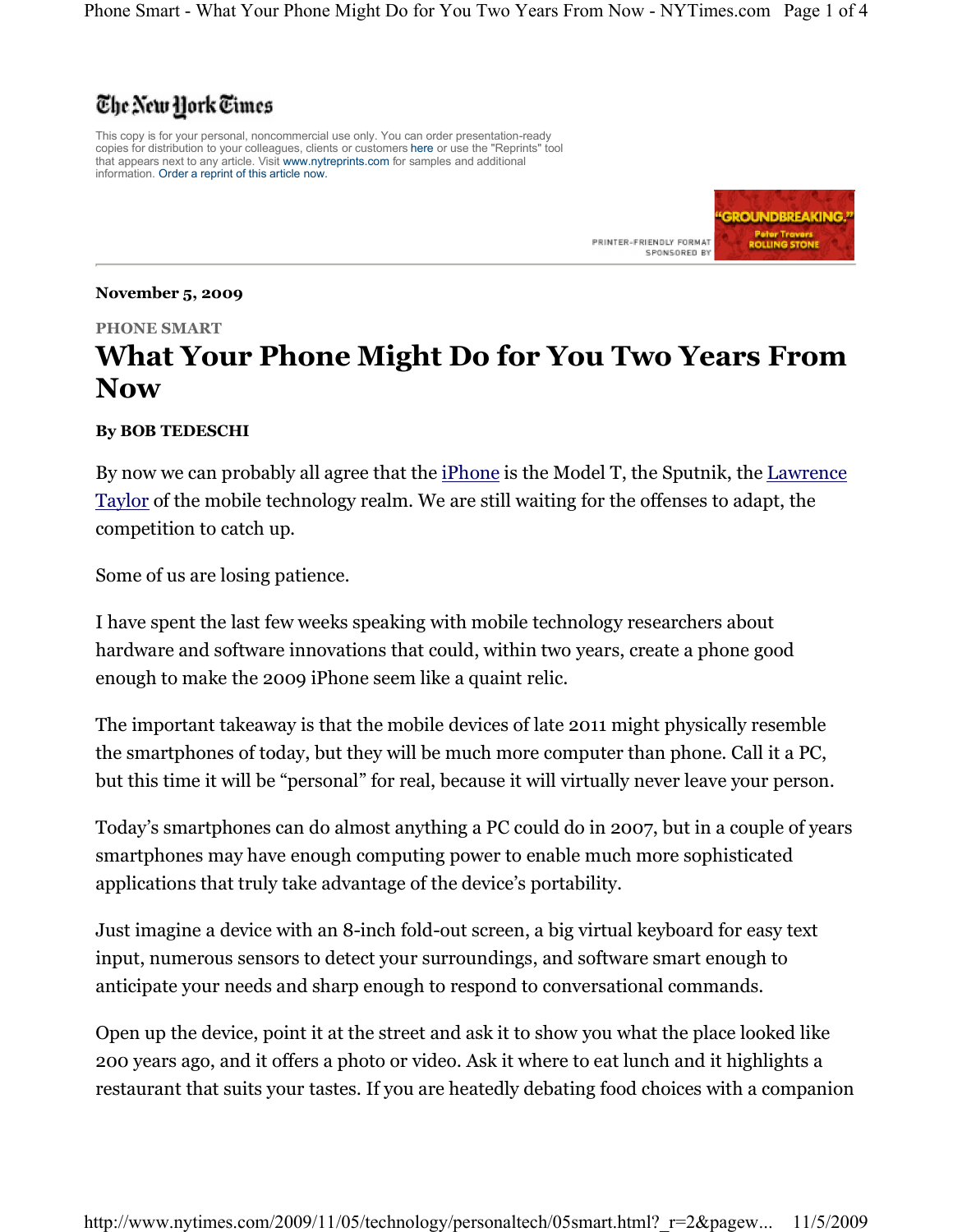when someone of marginal importance tries to call you, the phone will know better than to interrupt.

This blue-sky, composite prediction comes with a stiff warning: forecasts with a two-year horizon are especially chancy, technologists said, since those making the predictions are often overly optimistic about emerging designs and, at the same time, blind to some of the reasons the current generation of technologies looks as it does.

But why spoil things? Here is what you may see in your next device upgrade, two years down the line.

Research and development teams at technology incubators like SRI International, PARC and MIT's Media Lab, as well as designers and technologists at companies like Nokia, Intel and others said smartphones of the future would not look much different from those today.

But James Begole, a principal scientist at PARC, the research lab based in Palo Alto, Calif., that was formerly known as **Xerox PARC**, said screens, at least, would be fundamentally different. "The one hardware development I'm feeling most certain about," he said, "is foldable displays.´

Dr. Begole, who is known as Bo, said the current availability of the Readius (Readius.com), an e-book reader with an expandable display, suggested that smartphone makers could incorporate something similar in their devices within two years.

Researchers are also experimenting with virtual keyboards, he said, to overcome the size constraints of phone-based keyboards. With these, users move their fingers over an imaginary keypad, and sensors infer the keystrokes. (See senseboard.com for an example.)

But if displays are bigger, touch-screen typing may work just fine, said Norman Winarsky, a vice president at SRI International, another technology incubator based in Palo Alto. Dr. Winarsky said SRI had created "an electroactive polymer that vibrates beneath the glass, and gives your fingers the sense of touching individual keys."

That technology, he said, is within 24 months of reaching the market.

Henry Tirri, the Nokia senior vice president in charge of the company's global research centers, said cellphones of the not-so-distant future would contain supersensors, like higher -quality camera lenses that will see faraway detail much more clearly than the naked eye.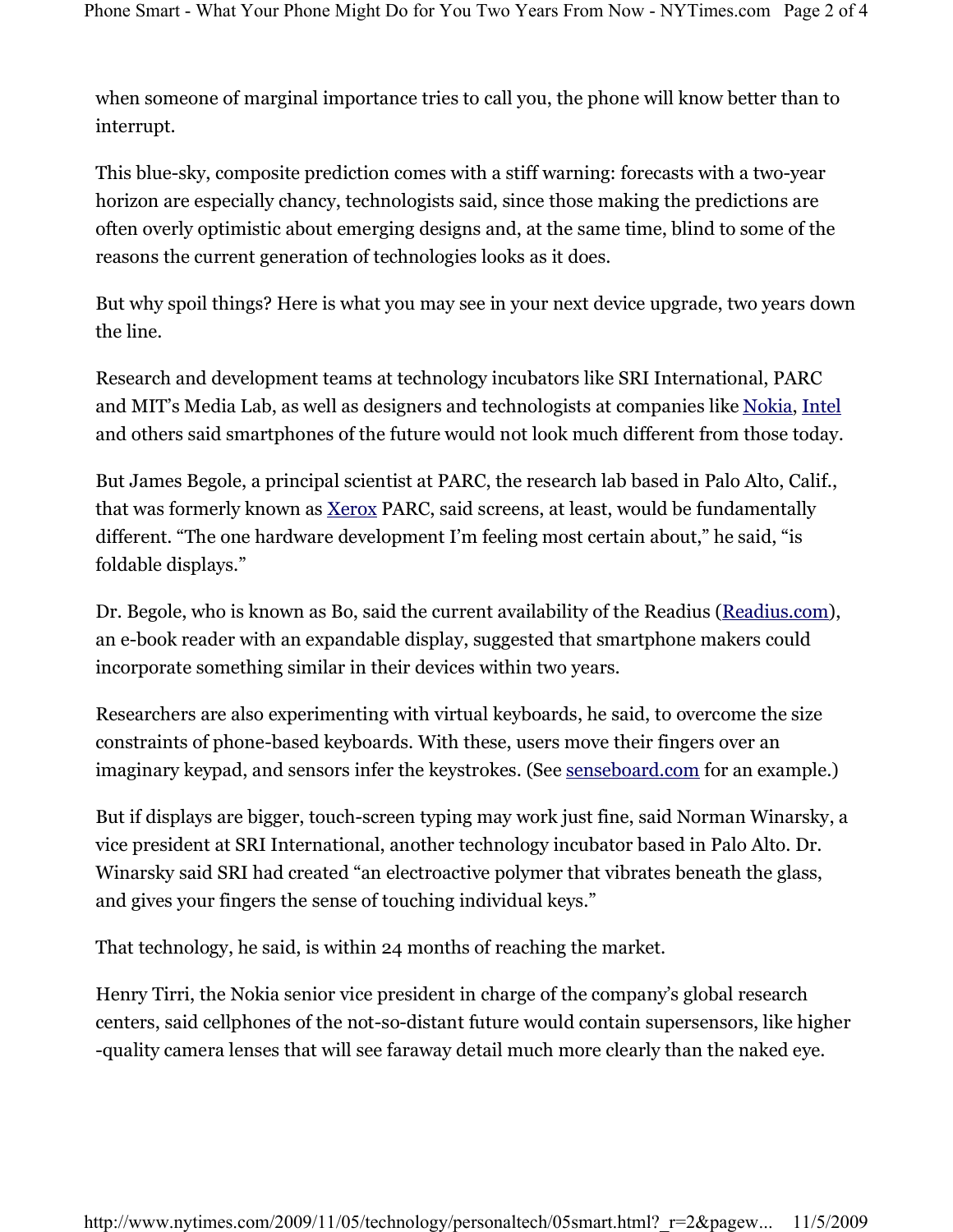(This is different from the multitude of external sensors, like heart-rate monitors, thermostat readers and others that now  $-$  or will quite soon  $-$  connect to your smartphone.)

So if you are on the street and looking toward the top of the Empire State Building with your smartphone, Dr. Tirri said, it will infer the visual elements you are interested in, and fetch close-up images from the Web.

This sort of "augmented reality" approach, as it's known in the tech industry, could also allow users to see their surroundings as they may have appeared in another era.

Somewhat along these lines, PARC and SRI International have also spawned software that, using GPS sensors and data about the user's past behavior or current calendar, can suggest nearby restaurants, among other things.

PARC's software, called Magitti, is in its testing phase in Japan, and could reach the American market in the spring of next year.

SRI International's software venture, called Siri, is more ambitious, in that it allows users to speak or write natural-language requests into the device ("Find me a place to eat dinner tonight with Karen, reserve a table and put it on our calendars.´), which will complete the task independently and inform you when it is done.

In terms of long-term predictions, Siri is actually an easy bet. Dag Kittlaus, the company's chief executive, said one of the four major carriers would introduce the service early next year, and he said it would also be available as an iPhone app. But over the next two years the technology should be able to complete a wider range of tasks.

And now a word from the reality-check department.

With today's batteries and processing chips, running multiple apps like these would make the device so hot you could toast marshmallows near it, and would run down the battery at record speed. This is a big reason Andrew Lippman, associate director of MIT's Media Lab, said he believed that smartphones in the near future "won't be much smarter than they are today.´

But Justin Rattner, Intel's chief technology officer, says there is reason for hope. Early next year, the company will begin shipping its Moorestown chips, which use one-fiftieth of the power of Intel's previous generation of processor when in standby mode. Other improvements in efficient power allocation, he said, will reach smartphone chips in the next 18 to 24 months.